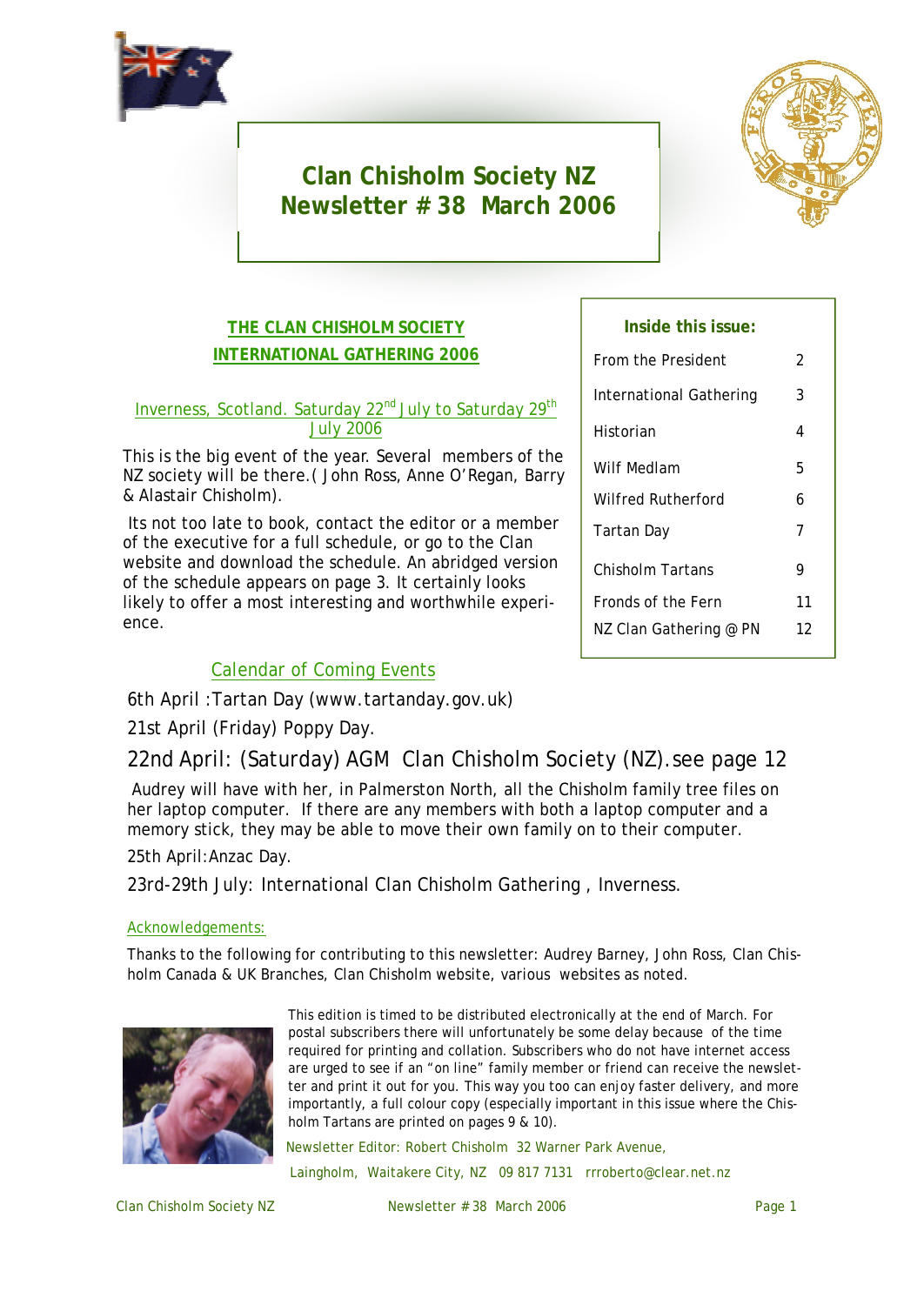#### **From the President**

Dear fellow clanspeople

We're hoping that plenty of you will manage to come to our annual Clan Gathering on Saturday 22 April, this year in Palmerston North. We hope to do as well in organising it as Lorna, Rhonda and others did last year. If the day is anything like decent, we aim to organise an expedition on the Saturday afternoon through the Manawatu Gorge and up the hill-road to the windfarm. Then in the evening, we will be going out for a dinner together.

Do please make an effort to bring along with you, or encourage to come along, family members or anyone else with a Chisholm interest, however remote. Even if some family members, or others, come along only for the more social parts of the programme, in the morning, they'd be

#### most welcome.

A recent highlight for myself was attending the Turakina Highland Games, on Saturday 18 February (Turakina being southeast of Wanganui), with an opportunity to carry the clan banner in the clan march. The pipe-band championships for the North Island had earlier been held in the Square in Palmerston North, and that had certainly provided some wonderfully stirring music and displays of choreography. The Highland Games, by contrast, offered a great deal more variety, with, also, such challenges as individual piping contests, plenty of Scottish and Irish dancing, a road race, a race up a steep hillside for younger people, and field events such as tossing the caber, shot-putting with a hefty-looking stone, and (for women) tossing a sack of hay over a raised bar, with a hayfork. In the evening there would be a ceilidh, which I didn't stay around for.

The caber was a trimmed pine-tree trunk, quite tall and obviously ponderous - and the trick clearly was to `toss' it just far enough so that when one end hit the ground it would still have enough momentum to tip forwards rather than backwards. Before that, you had to get it up from the deck in such a way that it was perfectly in balance, so that it didn't topple forwards, or topple over backwards with you underneath. One could admire (from a safe distance) the hefty blokes who had a go at this.

I gather Robert Chisholm got along to the Highland Games in Auckland this year. Good for you, Robert.

A major event coming up will be the international Clan Chisholm Gathering in Inverness, Scotland, from 23 to 29 July 2006. Anne O'Regan, myself, and, we hope, several others will be there to represent the NZ Chisholms. Can you make it, maybe?

Another question. Do you know of any tunes, for bagpipes or other instruments, with Chisholm associations?

Clan Council news includes marvellous progress on the international genealogy database (trying to provide some security, vis-a-vis living members, may involve extra costs), slow but steady progress on the Chisholm Chronicles project (we still need a new project editor), and we need a volunteer to take over the Clan website webmaster role.

Closer to home, we seriously need someone (two people?) to take over from Audrey Barney the roles of Clan Historian and Clan Genealogist. Given all the groundwork that Audrey has established, neither role would be very onerous. Could you take on one of them, or suggest someone who could?

With best Chisholm wishes to everyone.

John Ross President, NZ Clan Chisholm Society.



President: John Ross, 8 York Place, Palmerston North (06) 357 4614. email: j.c.ross@massey.ac.nz

Secretary/Treasurer: Barry Chisholm, Palmerston North Ph (06 355 5943chis@paradise.net.nz



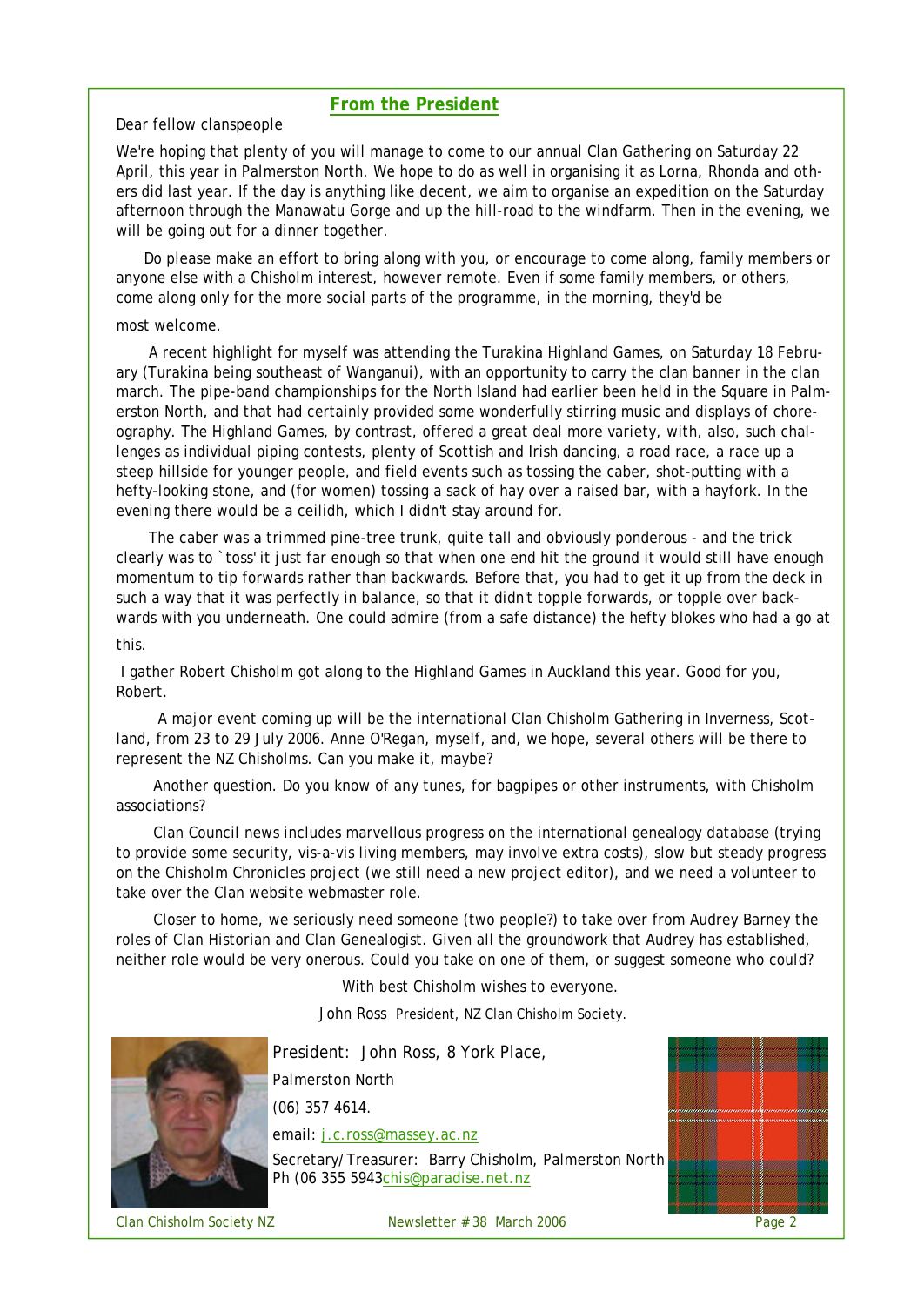**Saturday 22 July: City of Inverness Highland Games**  Visit the Clan Chisholm and over 30 other Clan and Highland Association's stalls in the Clan Village .See www.invernesshighlandgames.com

**Sunday 23 July: Chieftain Hotel,Welcome Evening** 

Meet & greet your fellow gathering attendees, collect your information and welcome packs and discuss the week ahead.

#### **Monday 24 July: Clan Lands 1**

A Tour through Strathglass and Glen Affric, with picnic lunch at the Dog Falls.

Return via Clachan, Comar, Marydale, Eskadale, Kiltarlity .

Evening: 7pm **President's Reception**

Hosted for our members by the Clan Chisholm Society and President Forbes Merritt Chisholm. Drink and canapés. A chance to meet Clan Chief Hamish and his family.

#### 8pm **History Evening**

Hear from respected historians and genealogists. A chance to ask your local history and genealogy questions and share knowledge.

#### **Tuesday 25 July:**

Kingussie Highland Folk Museum - Learn about the social history of the Highlands and look at the reconstructions of everyday life.

**Culloden** – Lunch in licensed restaurant, then take in the Visitor Centre and a tour of the Battlefield.

Evening: 7.30pm Chieftain Hotel **Ceilidh Dance** with Buffet Supper. Local Musicians and Scottish County Dancers.

**Wednesday 26 July:**Golf competition at Aigas, or a day free to plan your own activity

Evening:**Civic Reception** hosted by the Provost of Inverness in the beautiful Town House in the centre of Inverness.Afterwards **Musical evening** - with gifted young guest musicians from Nova Scotia. Chrissy Crowley (fiddler) with Stephanie Hardy (vocalist)

#### **Thursday 27 July Clan Lands 2**

Glen Strathfarrar and Deer Farm, Lunch at Lovat Arms Beauly, visit Beauly Priory and Beauly Museum and Heritage Centre, Glen Ord Distillery

Evening, Chieftain Hotel **Ceilidh Dance** and buffet supper.

#### **Friday 28 July: Clan Lands 3**

9.30 am;Tour of Glen Cannich up to Loch Mullardoch and Chisholm Cairn. See where the chiefs of old addressed their clansmen.

#### 1.30pm; **Erchless Castle**

Enjoy lunch on the lawns of Erchless Castle, once home of the Chisholm chiefs.

Visit the burial ground of the nineteenth century chiefs.

Walk up to see the pictish 'sacrificial stone'.

#### 7.30pm**; Inverness Military Tattoo**

See the Pipe Bands and the Scottish Dancers as well as the displays of skill by the armed forces. Colourful and spectacular.

#### **Saturday 29 July**

Clan Chisholm Society Annual General Meeting: a chance to have your say in how your society is run. Followed by Barbecue Lunch and Farewells.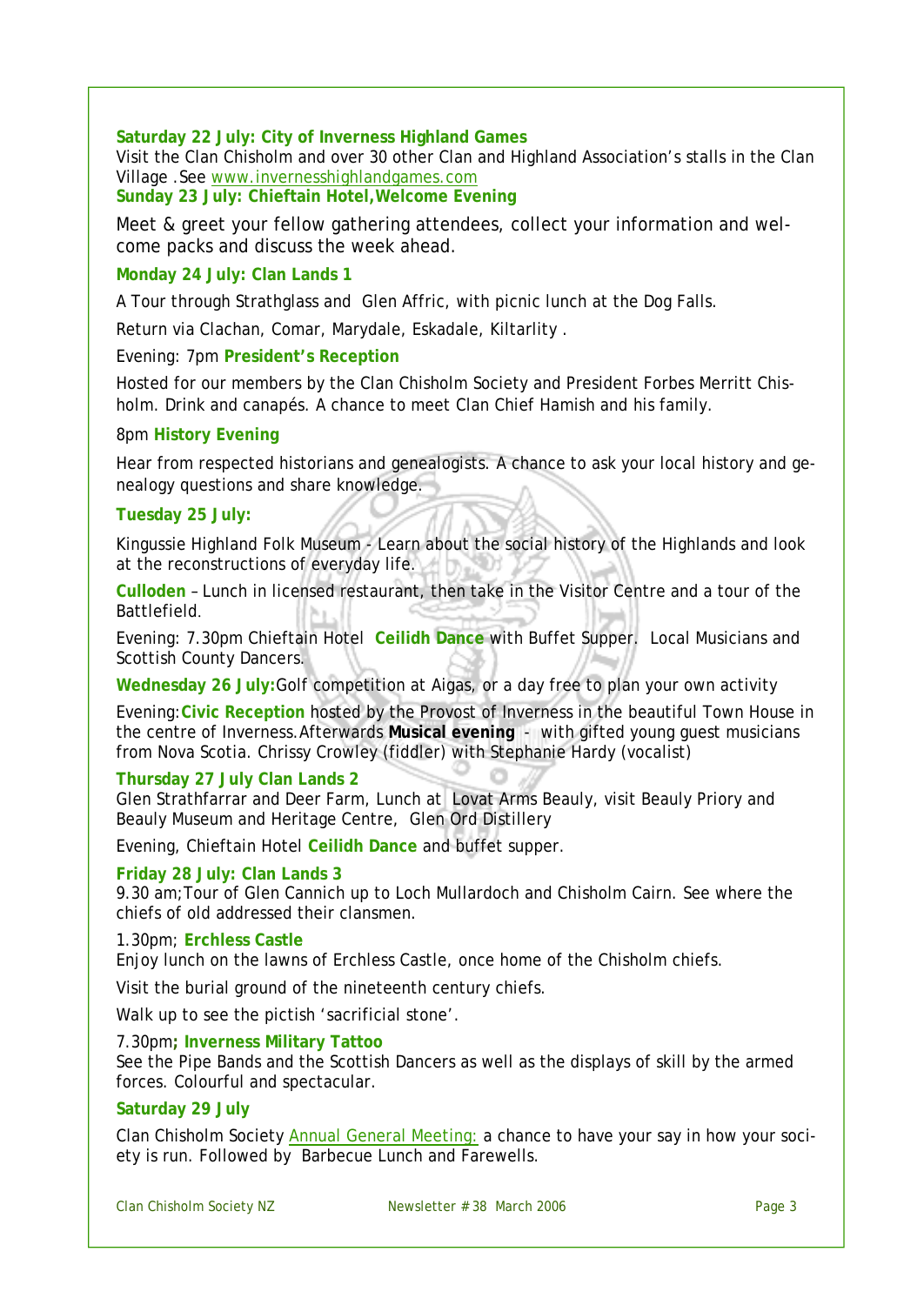## **12th Annual Report of the NZ Clan Chisholm Historian Audrey Barney 2006**

As I intimated in my Annual Report last year, my "use by" date was fast approaching, and I was hopeful that someone would come forward to "learn the ropes" last year, so I could retire with a smooth transition from the scene by this year. It hasn't happened, and now with twelve years behind me, working to record the history of the Chisholms



in New Zealand, I must regretfully hand in my resignation as Clan keeper of the NZ records, and move on. It's more than time for a younger face.

It has, from my point of view, been twelve very full, worthwhile years, and I feel, with the wonderful co-operation of many Chisholms, our Chisholm families, which I have been able to record and write about, will not be forgotten. It will not be an arduous job to take on – the hard and frantic years are gone, and it is my wish while things are in good shape, and I am around, that I can help a new person to move slowly into the job. They will need a computer. The rewards now are coming, from both New Zealand and international internet contacts – and mostly I am being "found" from the Clan Chisholm website, and this year, requests for information on Chisholms have come, not only from New Zealand, but from England, Scotland, Australia and Canada. I would be more than happy, for this first year, to move the computerized NZ Clan records to another's computer and keep on the work with the international database for a while. As well, the printing out of long pages of family trees will be coming to an end. This work was done on a computer and printer now more than ten years old. Not only are they no longer reliable,but,with the advent of a new Family Tree programme and a new laptop, going on using them would mean keeping every record in four places which is not practical. Family trees, though, will still be possible, but in a different format.

When I published my own Chisholms' family history last year, I had one missing grandchild of Joseph's, unable to be found anywhere after she was eight years of age. This year she found me. Similarly, another big 2005 discovery was with Ian Chisholm of Vancouver Island, working with me on a joint Canadian/New Zealand family from Aberdeenshire. And just this week, I have been found by one of the family of the Nelson Chisholms with a very interesting letter. Earlier in the year another of this family contacted me from Australia. I much appreciate the interest Jocelyn Chisholm has taken in this information, with her ongoing writing. New information, too, has come in on descendants of Robert Chisholm of Whau River, and with Margaret Whitford, much new information has been researched, written up and published about Gilbert Kennedy, a grandson of Archie Chisholm of Springhills. Thanks too, to Lorna Ryder, who manages to keep me in touch with any Chisholm doings reported in the Dunedin papers.

A surprise in the post during the year was a small pamphlet – an oral history on one of our members, Brian Chisholm; and it was from this pamphlet that Margaret Whitford and I copied his idea, to produce a small pamphlet on Gilbert Kennedy, her cousin on the Chisholm side. I understand that Robert Chisholm, our Newsletter editor, is planning a similar pamphlet on his father, Bruce Chisholm. These small cameos are an excellent way to build up our knowledge on our NZ Chisholms and I hope others will copy their ideas.

In May last year, David and I stopped off in Vancouver for a week, after a trip up to Alaska in a small ship. Vancouver Island was of course part of our itinerary, and we had a great time with the International President, who was with us in Wellington two years ago – Merritt Chisholm and his delightful wife Bennie. For dinner, one night, Bennie cooked the biggest piece of rolled Roast beef I have ever seen, to satisfy the appetites of 20 Chisholms all living on the Island. Much appreciated, as were other aspects of our Vancouver stay. And yes, there, I even managed to have an afternoon with one of my own Chisholms, Bruce Chisholm of West Vancouver, son of the late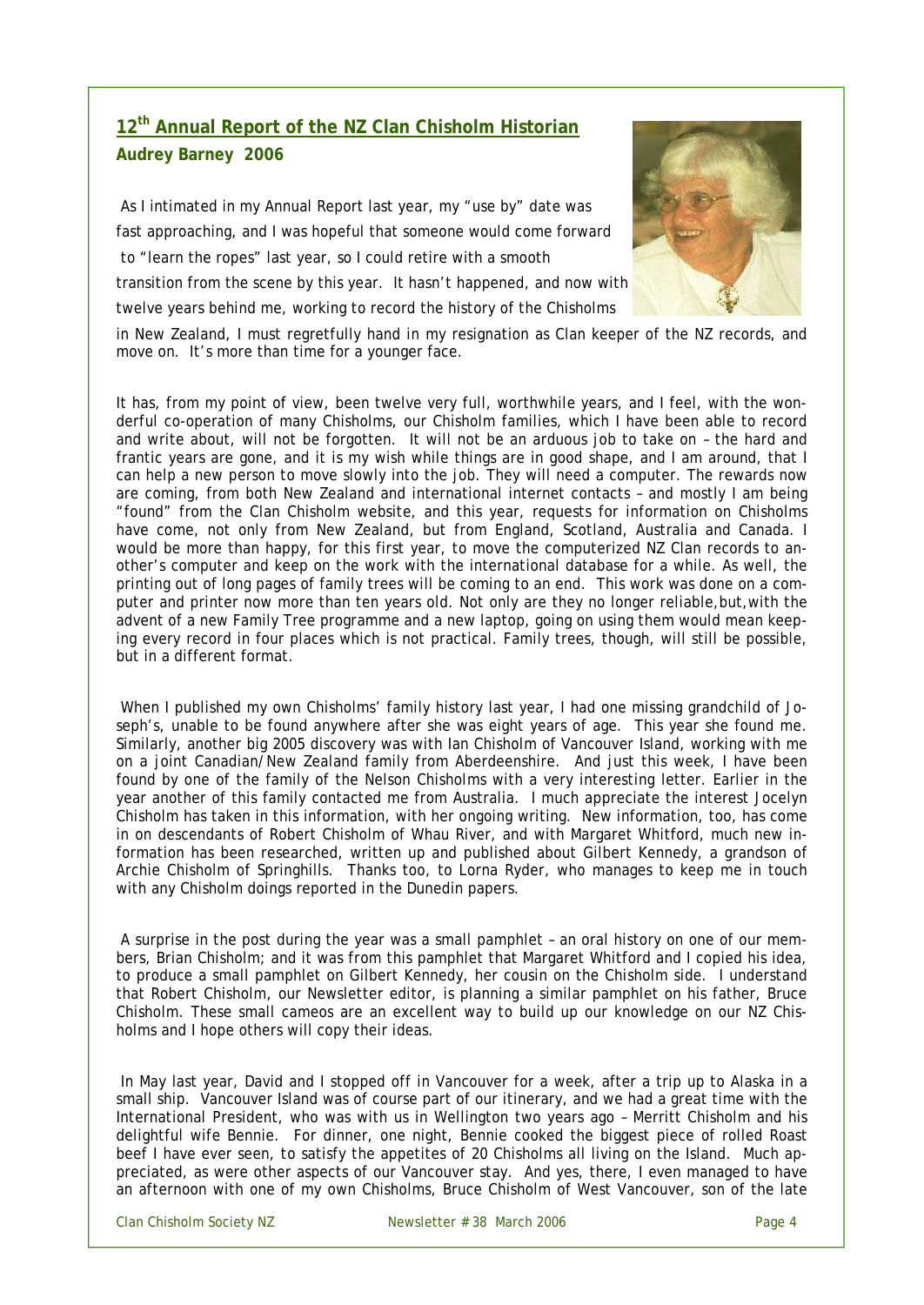Paul Chisholm, one of our members, and nephew of Anne O'Regan, another of our members.

However, the main thrust of the year has been the international database, which has gone forward in fits and starts. With folk working on it worldwide, cultural differences in use of English have been a problem at times, but we are slowly getting to understand each other and get the bugs out of the system. It is up and running for just each country's genealogists at the moment, till we get it running the way we want. It will always just be able to be accessed by members of the Clan Chisholm Society. It is an alphabetical index of all known Chisholms, with, when possible each person's spouse, date and place of birth, marriage and death, and whom their parents were. Privacy and security of data have been of big concern and there is no information on anyone born after 1906.

I look forward to your appointing my successor, and having the chance to help them become thoroughly familiar with this most interesting international family of Chisholms.

Audrey Barney April 2006

The obituary below honours the passing of a great pioneer of the modern Clan Chisholm Society. The Canadian Branch of Clan Chisholm has allowed us to reprint their fitting tribute to Wilfrid Medlam, based on the original tribute in the UK newsletter.

## **WILFRID MEDLAM**

**1914 – October 2005**



The Clan Chisholm Society owes Wilfrid a debt of gratitude for his great body of genealogy work.

He joined the society following the International Gathering of the Clans in 1977. Spurred on

by Miss Mairi, he actively attended meetings and attempted to set up a South England branch to replace the old inactive London branch. He took over from Jean Munro as editor of the Clan Chisholm Journal in 1983 and was joint editor with Ben Chisholm-Broomfield in 1984. Wilfrid wrote many



articles for the Journal and extensively researched Chisholm family trees. In 1985 he suggested updating Alexander Mackenzie's *History of the Chisholms.* (This was done in 2004). After stepping down from the clan council in 1989, he helped rewrite the constitution and continued his work on family trees.

He was noted for his enthusiasm for Clan and Scottish history and for his attendance at gatherings in his Chisholm 'tartan trews'. He made friends around the world and encouraged the creation of today's International Society. He handed his notebooks to the Inverness museum and donated his family tree files to the clan society. These files formed the basis for the current work of branch genealogists.

The funeral service was held at Westerleigh, near Bristol, UK. Ben and Juliette Chisholm-Broomfield attended. A card was sent to his widow, Virginia, by Forbes Merritt Chisholm on behalf of the International Society.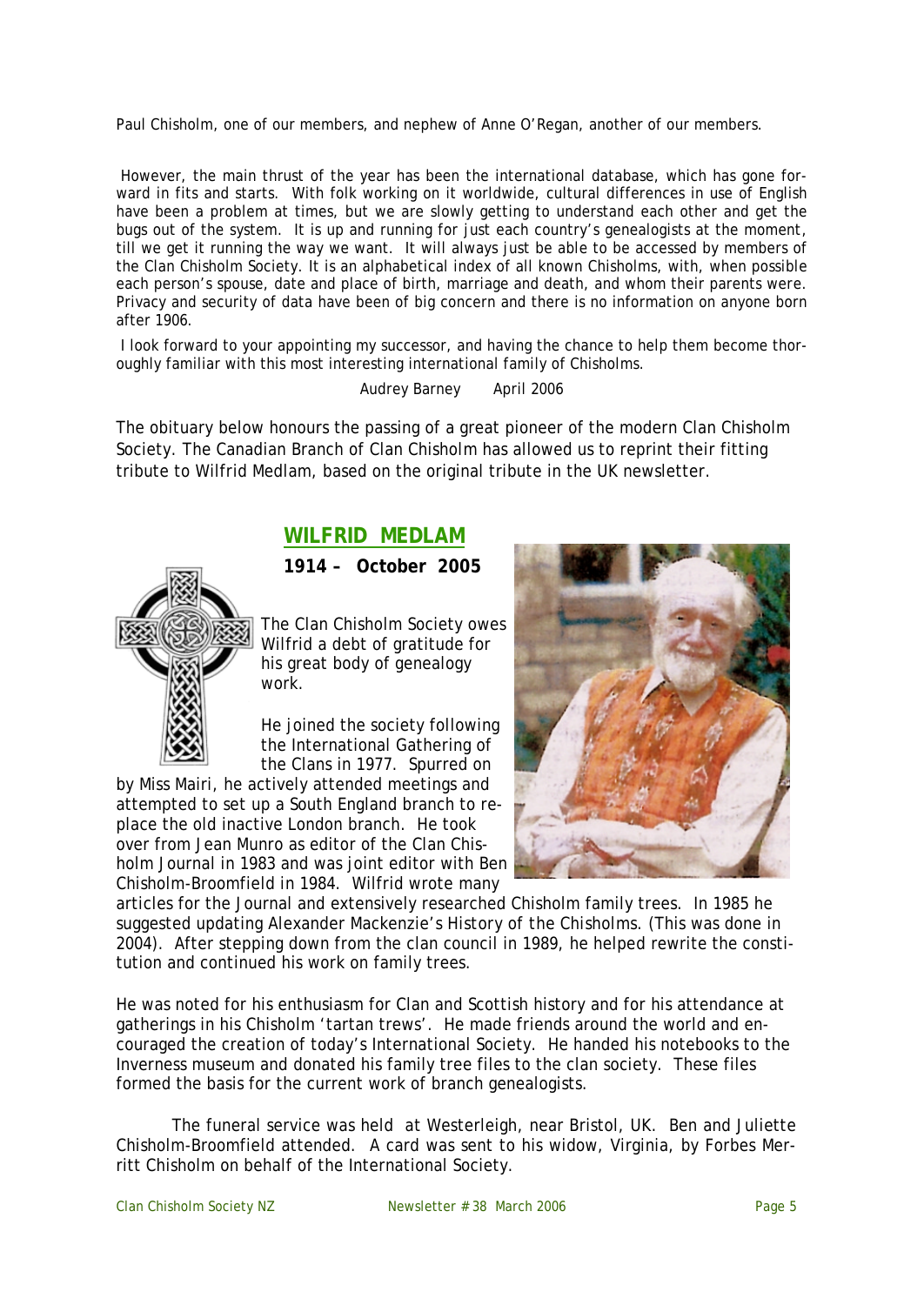## **Wilfred Opawa Rutherford**

By Clan Historian Audrey Barney



In the last Newsletter, Robert published an edited version of a small booklet on Donald Gilbert Kennedy, a Chisholm on his maternal side. Donald was a coastwatcher in New Georgia at Segi during the crucial part of the beginning of the allied advance against the Japanese. I did not realize whilst researching Donald's activities that as the allies moved north chasing Japanese shipping along The Slot (see page 12), there was another Chisholm, serving in the RNZAF No 3 Bomber squadron flying in the air above, on a set route flying over Segi and Donald's lookout! He was Flight Lieutenant Wilfred Opawa Rutherford, son of Alice Mary Chisholm, grandson of Robert Alexander Chisholm(Timaru) and great grandson of Robert Chisholm of the Whau, Auckland. Wilfred was part of the NZ. No. 3 Bomber Squadron, based originally at Guadalcanal, and flying searches up The Slot as far as Vella Lavella and then down round New Georgia over Segi and back to base. In the late afternoon of  $7<sup>th</sup>$  July 1943, Rutherford and his crew of five, left the Kahili airstrip, on Guadalcanal, with flares to drop on Tonolei Harbour in southern Bougainville to provide illumination for the US Avengers who were following them for a torpedo attack on the Japanese shipping in the harbour. One American pilot saw Rutherford's plane, after its completing an excellent flare dropping run near the harbour, but the second arranged drop over Vella Lavella didn't occur. The Allies did not see his plane again. It has now been established that a Japanese Nakojima Gekko night fighter shot down Rutherford's Hudson bomber, west of Shortland Island. This Japanese plane had a downward firing oblique cannon, and his success is quoted as being the only night fighter victory in history achieved through this unusually rare weapon.



The plane and its crew were never found, but their names are in a plaque on the Bourail New Zealand War Cemetery in New Caledonia. As well, Wilfred's name is reported to be on the War memorial at Titirangi, where his widowed mother was then living. Wilfred was a very seasoned pilot, having 3381 hours of flying to his credit, of which 458 were on Hudson Bombers – the plane he died in. He was not married.

\*The Opawa in Wilfred's name came from the name of the runholding the family had held for over 60 years near Albury, South Canterbury – the Opawa Station. The Opawa homestead is, today, used as the centre for ice-skating, and is considered the oldest home of that vintage in South Canterbury.

*Editors note*: No 3 Squadron was the first RNZAF Sqn to engage the Japanese in direct combat. The Hudson Bomber was a militarised version of the Lockheed Model 14 Super Electra. It was a lightweight bomber and was favoured in reconnaissance roles. Nickamed the Boomerang by its manufacturers in California, some of the pilots soon re-named it the "Hudswine." Picture above.

An extensive search through Titirangi and nearby memorials has been made, with the kind help of local RSA dynamo Mr Matt McMillan (of Clan Stewart), and Wilf Rutherford's name is not to be found. This coming Anzac Day would be a good time for Clan members to check their local memorials to see if it can be located. Albury in South Canterbury may be worth special checking, as could be Timaru.

"*We will remember him".*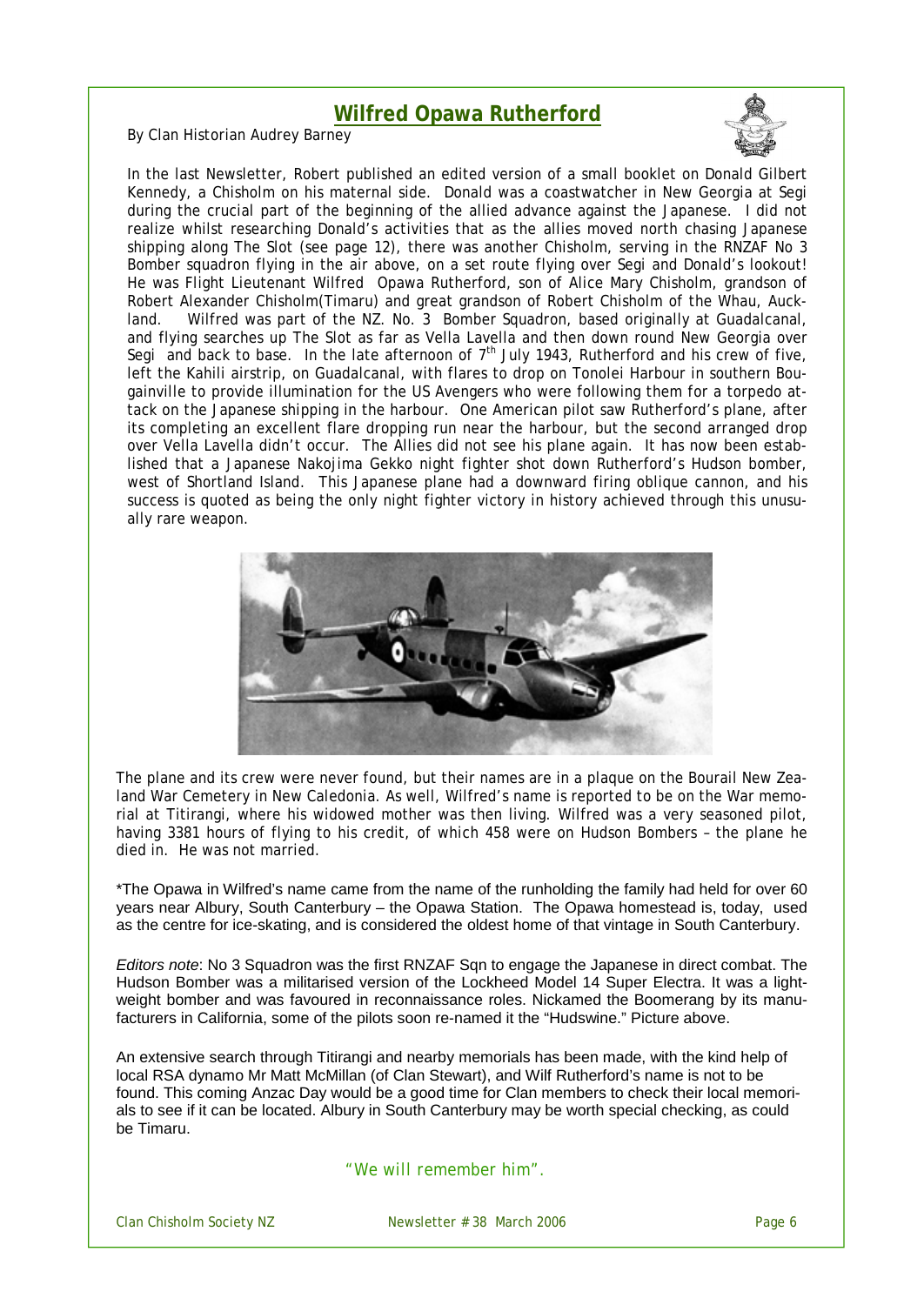### **Tartan Day April 6**

Numerous groups and societies throughout Canada and America have taken the anniversary of the *Declaration of Arbroath* (1320) as their national date to celebrate their Scottish roots.This became official in Canada in 1991, and USA in 1998, and is named Tartan Day.

Foremost among Scotland's state papers is The Declaration of Arbroath. It is the best known of Scotland's treasures and is famous the world over, and is seen as a precursor to the American Declaration of Independence. The Declaration is a letter from the earls and barons of Scotland to the Pope, asking him to recognise Scotland's independence and acknowledge Robert the Bruce as the country's lawful king.

It was written during the long war of independence with England which started with Edward l's attempt to conquer Scotland in 1296. When the deaths of Alexander III and his granddaughter Margaret, Maid of Norway, left Scotland without a monarch, Edward used the invitation to help choose a successor as an excuse to revive English claims of overlordship. When the Scots resisted, he invaded.

William Wallace's victory at Stirling Bridge in 1297 won a temporary respite, but Edward refused to relinquish his claims. In 1306 Bruce seized the throne and began a long struggle to free Scotland from the invaders. His success at Bannockburn in 1314 did not end the war, but it allowed normal government to be re-established. However the English still refused to recognise Scotland's independence or Bruce's position as king. It is about this time that the Chisholms become established in the Highlands. Perhaps in return for good service to the Bruce, Chisholm obtained the powerful position as Constable of Urquhart Castle, and this enabled his son to become a suitable, and successful, suitor to the heiress of the lands of Erchless and Strathglass.

On the European front, by 1320 Scottish relations with the Papacy were in crisis after they defied papal efforts to establish a truce with England. When the Pope excommunicated the king and three of his bishops, the Scots sent the Declaration of Arbroath as part of a diplomatic counter-offensive.

The original letter delivered to the Pope in Avignon is lost, but we know it reached him. He wrote to Edward II urging him to make peace, but it was not until 1328 that Scotland's independence was acknowledged.

You will find a full text of the Declaration of Arbroath on many websites, or phone/write/email the editor if you would like a copy. I have reprinted part of the pre-amble, a brief rendition of the pre-history of those Celtic folk the Romans named "Scoti" (In Roman times, residents of Scotia, the emerald isle to the west of Britania, now known as Ireland)

*Most Holy Father and Lord, we know and from the chronicles and books of the ancients we find that among other famous nations our own, the Scots, has been graced with widespread renown. They journeyed from Greater Scythia by way of the Tyrrhenian Sea and the Pillars of Hercules, and dwelt for a long course of time in Spain among the most savage tribes, but nowhere could they be subdued by any race, however barbarous. Thence they came, twelve hundred years after the people of Israel crossed the Red Sea, to their home in the west where they still live today. The Britons they first drove out, the Picts they utterly destroyed, and, even though very often assailed by the Norwegians, the Danes and the English, they took possession of that home with many victories and untold efforts; and, as the historians of old time bear witness, they have held it free of all bondage ever since.* 

To commemorate Tartan Day in the Clan Chisholm newsletter I researched such things as the origins of tartans, and of kilts, and found a wealth of fascinating information, far too much to share in this newsletter. Therefore I will be leaving readers to research for themselves, using some of the websites I have listed in the Websites of the month column. For postal subscribers, if there is interest or demand, I can include some of this in future newsletters.

What is clear so far as Tartans are concerned, while tartan itself is an ancient woven fabric associated with the Gaelic peoples, the official Clan Tartans, which all people with Scottish heritage take great pride in, are by no means ancient. The cultural chaos following Culloden, and the proscription of the Tartan , severed a link with the past*. (continued overpage)*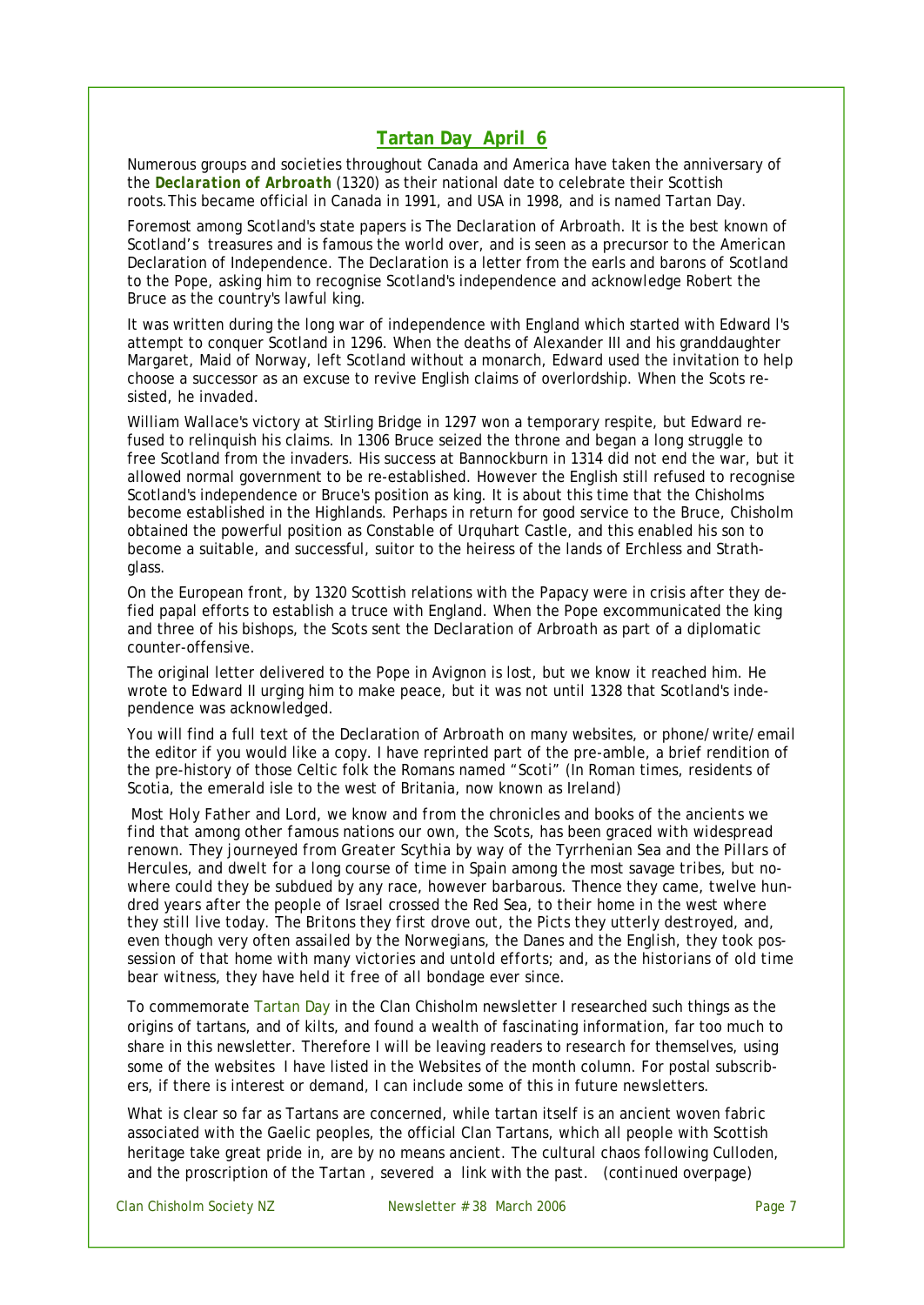In 1747, The Act for Abolition and Proscription of the Highland Dress forbade the wearing of tartan with offenders receiving a punishment of six months imprisonment or transportation.

*That from and after the first day of August one thousand seven hundred and forty-seven, no man or boy within that part of Great Britain called Scotland, other than such as shall be employed as Officers and Soldiers in His Majesty's Forces, shall, on any pretext whatsoever, wear or put on the clothes commonly called Highland clothes the Plaid, Philabeg, or little Kilt, Trowse, Shoulder-belts, or any part whatsoever of what peculiarly belongs to the Highland Garb; and that no tartan or party-coloured plaid or stuff shall be used for the Great Coats or upper Coats, and if any such person shall presume after the said first day of August to wear or put on the aforesaid mentioned garments or any part of them, every such person so offending being convicted thereof by the oath of one or more credible witness or witnesses before any Court of Justiciary, or any one or more Justices of the Peace for the Shire or Stewartry or Judge-ordinary of the place where such offence shall be committed, shall suffer imprisonment without bail during the space of six months and no longer, and being convicted of a second offence before the Court of Justiciary or at the circuits, shall be liable to be transported to any of His Majesty's plantations beyond the seas, there to remain for the space of seven years.*

It was during the late 18th and early 19th century that attempts were made to re-establish the Clan tartans .This was done via commercial enterprises such as William Wilson who set up a lucrative weaving enterprise at Bannockburn. In 1815, the Highland Society of London urged Clan Chiefs to submit a piece of their tartan to a collection, with the view to preserve "original clan patterns" before they were completely lost. Most of the pieces sealed and deposited with the Society at that time were patterns woven and, appear in a majority of cases, to have been designed by Wilsons.

Pages 9 and 10 show seven versions of the Chisholm Tartan. The graphics and text have been taken directly from the "Scottish Tartans Society " website, and a visit there is highly recommended. www.scottish-tartans-society.co.uk

#### **Websites of the month:**

Tartan Day: www.tartanday.gov.uk This will lead you in many interesting directions.

The American perspective: www.tartanday.com

Tartan History : www.donaldsons-of-crieff.com/tartan/history. This site has music to put you in the right mood.

A short history of Tartan: www.users.zetnet.co.uk/tartan

www.scottish-tartans-society.co.uk : Comprehensive site dealing with all things tartan.

In the last Newsletter, Oct 2005, I had a small article on p9 called Website of the Month, showing the residence of William Chisholm and his descendants, in Oakville, Ontario, called Erchless. Audrey now tells me that one of William's grandsons, William King Chisholm, died in 1884 in the Kumara Hospital, after an adventurous life, living and marrying in Australia, before coming on without his family to the West Coast to mine for gold. See *Chisholm Pioneers*, pp.102-103.

#### **How to restore those old photo's: A free and easy to use tool!**

A free tool downloadable from Google is the Picasa Programme. This is for those people who find the rather professional photographic programmes too complicated and too expensive. While some skill is needed to work around the filing system, once you have it operating it becomes a really easy job to touch up all those old family photos which are crooked, overexposed, underexposed, grainy and spotty. Just scan in your old brownie pics, then let Picassa turn them into something reasonable. For the ultimate photo dummy, you can even hit a lucky dip button. http://picasa.google.com/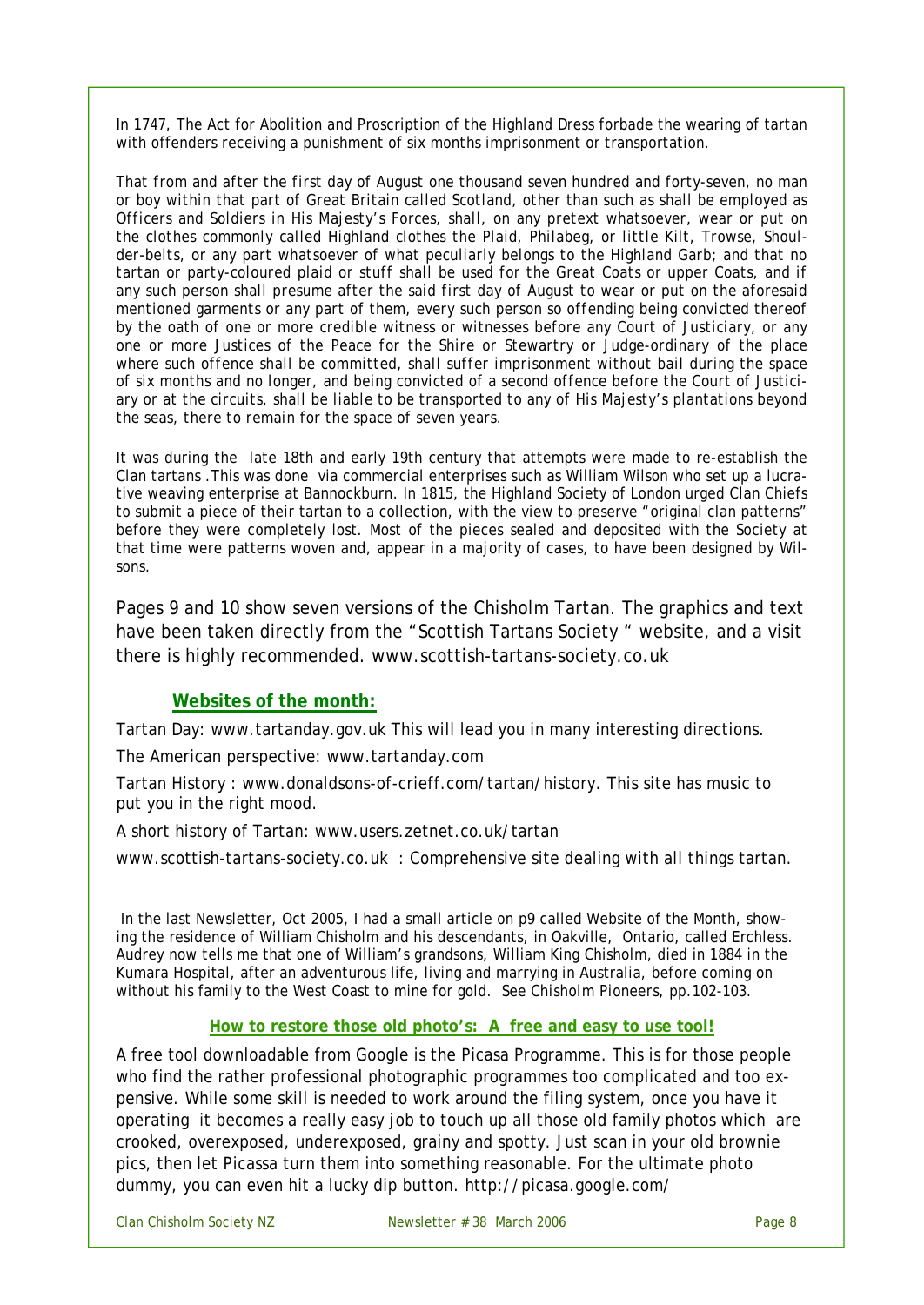



Thread count : R2,G24,B2,G4,B2,G4,B12,R48,W2,R12



#### Vestiarium Scoticum

Although the Vestiarium has been discredited as an authentic source, many of the tartans appear to be based on older setts, in this case the "Black Watch". There are specimens of both Chisholm and Chisholm Hunting in the collection of the Highland Society of London, sealed and marked 'presented by Lt.Col. Chisholm-Batten, 1907".

Thread count : R2,G24,K2,G4,K2,G4,B12,R48,W2,R12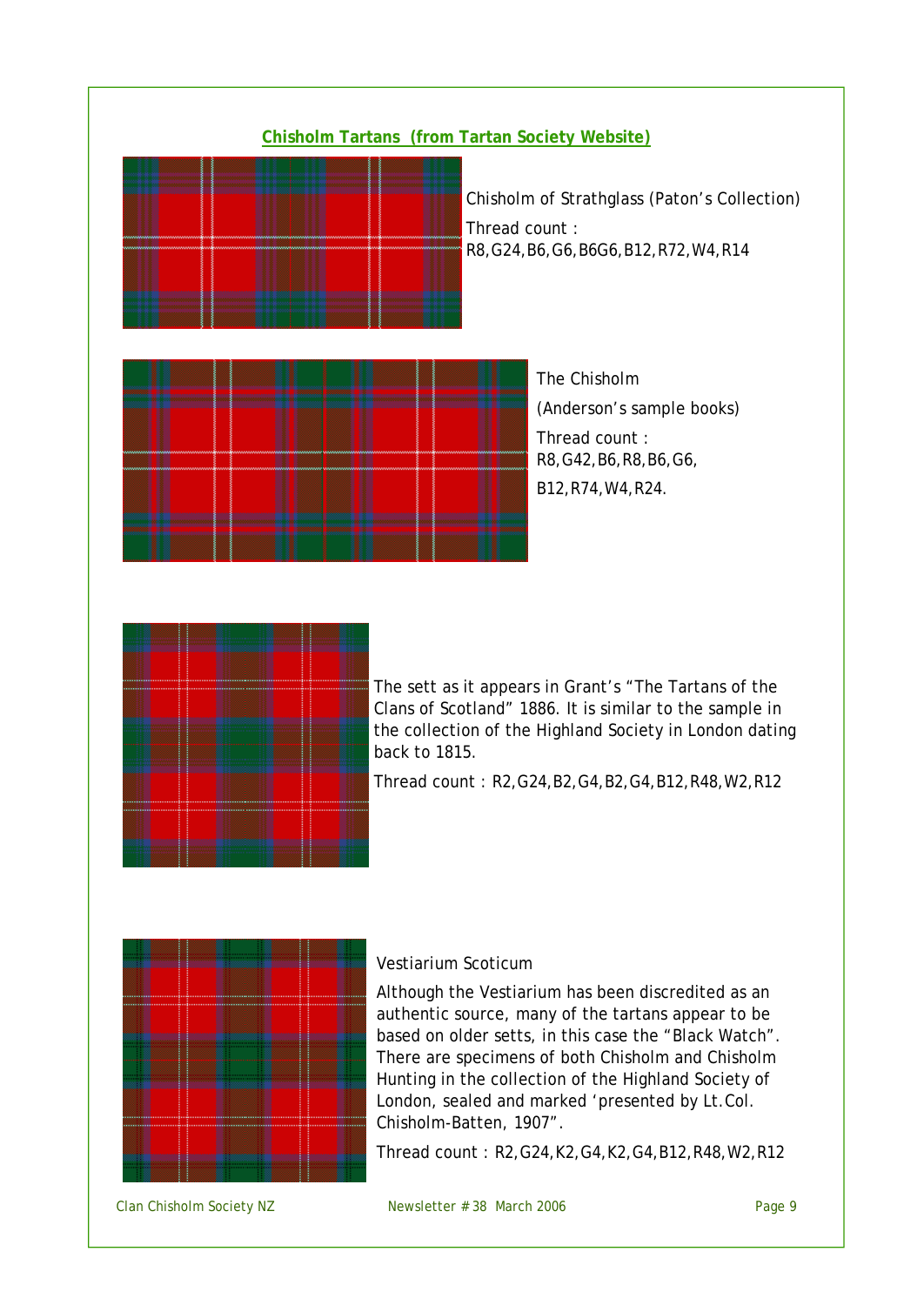#### **Chisholm Tartans (from Tartan Society Website)**



#### Portrait of Mary Chisholm

This is one of the oldest of the Chisholm Tartans, dating from around 1800, and which appears in a portrait of the clan heroine "Mary Chisholm". She was famous for having sided with the clansmen during the clearances. It is said to be a variation of one of the MacIntosh setts, said to have been found in a cave at Achnacarry in 1746.Thread count : R8,G24,B6,G6,B6,G6,B12,R72,W4,R14

Chisholm Hunting:

Possibly the true source of the Vestiarium Scoticum sett, with crimson changed to red

Thread count : C6,G32,B4,G6,B4,G6,B14,C64,W4,C14



Chisholm Hunting (Source W & A K Johnston)

This is an example of the process that began during the late Victorian period when the new aniline dyes of the 1860's were considered too bright. Subtler forms of the tartan were produced, often replacing the red ground with green or brown.

Thread count: R2,G24,B2,G4,B2,G4,B12,T48,W2,T12

New Subscriber to Clan Chisholm NZ newsletter: The secretary of the Scottish Interest Group, NZ Society of Genealogists, has been added to the supplementary subscription list. This society is constructing a Register of Immigrants of Scottish Birth (Arrival in NZ pre 1931). If any clan member has relatives in this category and would like them included in the Register, contact the editor for details, or go to www.scotgroup.tk. An interesting snippet from the societies newsletter "Kiwi Kith & Kin" gives a clue as to why some of us find difficulty in genealogical penetration deep into the 18th century. "*Parliament passed an Act in 1783 imposing a tax of 3d on every birth, christening, marriage & burial. Many Scots refused to pay, and so you will find fewer entries in parish registers of that era.*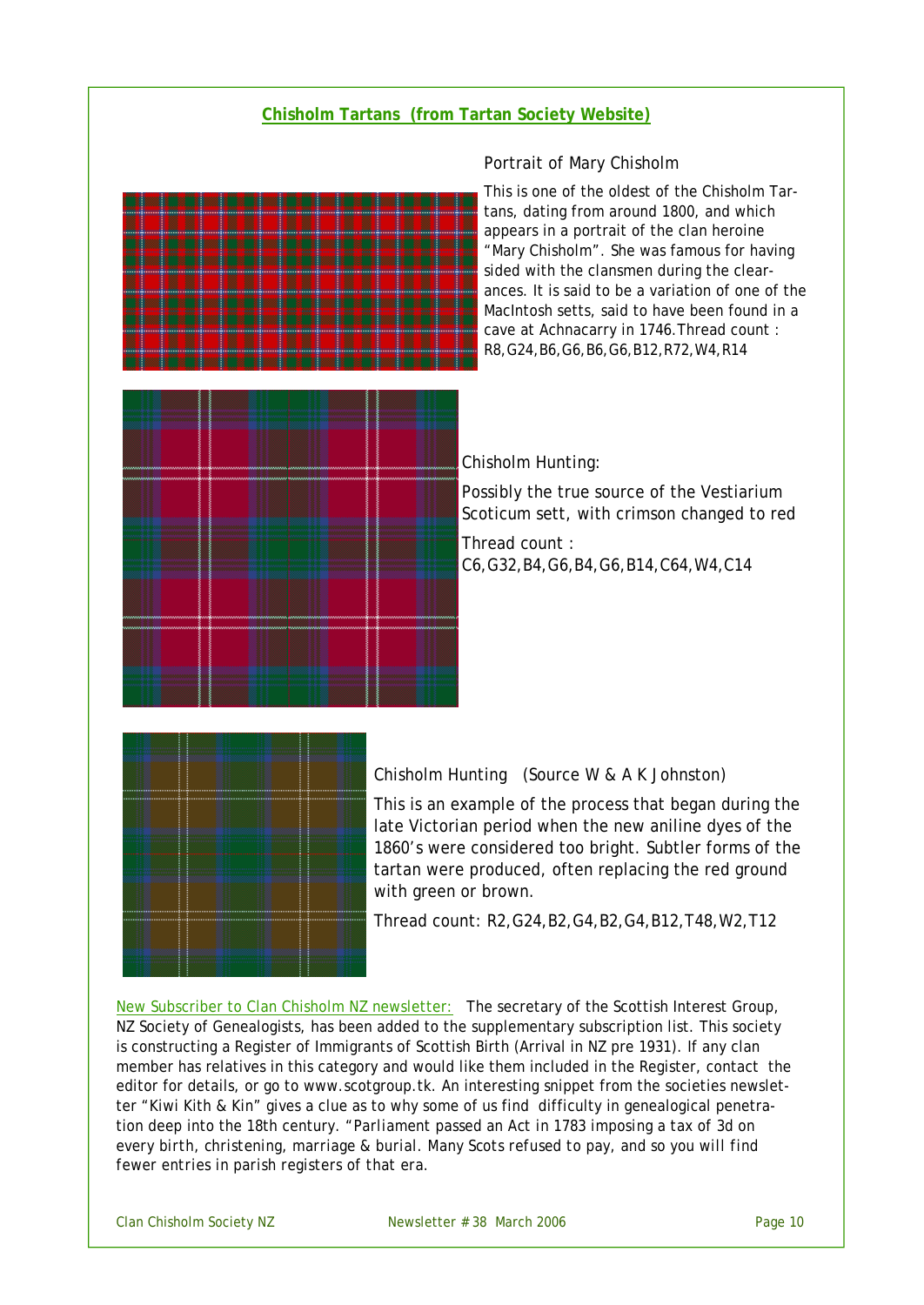### **Fronds of the Fern**



### **Daniel Boyes Chisholm (1915-2006)**

Dan Chisholm, younger brother to Jessie Small and former member of the NZ Clan Chisholm, passed away after a short illness at his

home in Christchurch at the beginning of March. He was in his 90th year and his family, in part, marked their love for him in their death notices, beginning by citing the full poem:- *"Oh Danny Boy, the pipes, the pipes are calling"* 

*...tis you, tis you, must go and I must bide"*

At his funeral, the family draped his coffin with a bright yellow Scottish flag, with, on top, the Chisholm shield, pieces of both Chisholm tartans, and a huge bottle of whisky, with a Chisholm glass beside it. His family all had a dram to send him on his way. The effect was enhanced by his daughter Kaye laying a corsage of red "Danny Boy" roses, from a climbing rose she has in her garden , on the lid of the coffin. His large extended family including 12 grandchildren and 11 great grandchildren will miss

## Snippets from Canada:

Clan Chisholm Canada will be sending two talented musicians to perform at

their Danny Boy and his story telling and singing. (Text by Audrey)

the International gathering in Inverness. Chrissy Crowley is the granddaughter

of famous fiddler Archie Neil Chisholm of Cape Breton,and both her great uncle

Angus Chisholm and cousin Margaret Chisholm are famous Canadian fiddlers.You can see Chrissy at www.chrissycrowley.com *(definitely worth a visit)* 

Leigh Chisholm of the Rocky Mountains Pipe Band will also be going. She is a Gold Medal Piper, although she has a day job as a Veterinary student .

Rabbie Burns: The birthday of the immortal Bard of Scotland was celebrated in the absolutely traditional manner in January at the Priddis Community Hall. The haggis was piped in by Leigh's father, Dr Rob Chisholm.

Clan Chisholm Canada will be trialling a user friendly interactive web management system. It is hoped that this will be a useful method of bridging the enormous geographical gap that the

Canadians must deal with.

### **Welcome to the World** (2 entries this month)

Douglas Chisholm of New Plymouth, our inaugural Clan secretary, is thrilled to be able to announce the birth in Glasgow of his first great grand-daughter, **Heather Lynn Smart**, on the 3rd February this year. Heather is the daughter of Gordy Smart and his grand-daughter Katryn.



6 March 2006. **Niko Anthony Tasi**, (pictured left) Firstborn to Sarah and Papa,

a grandson for Auckland writer Duncan Chisholm.